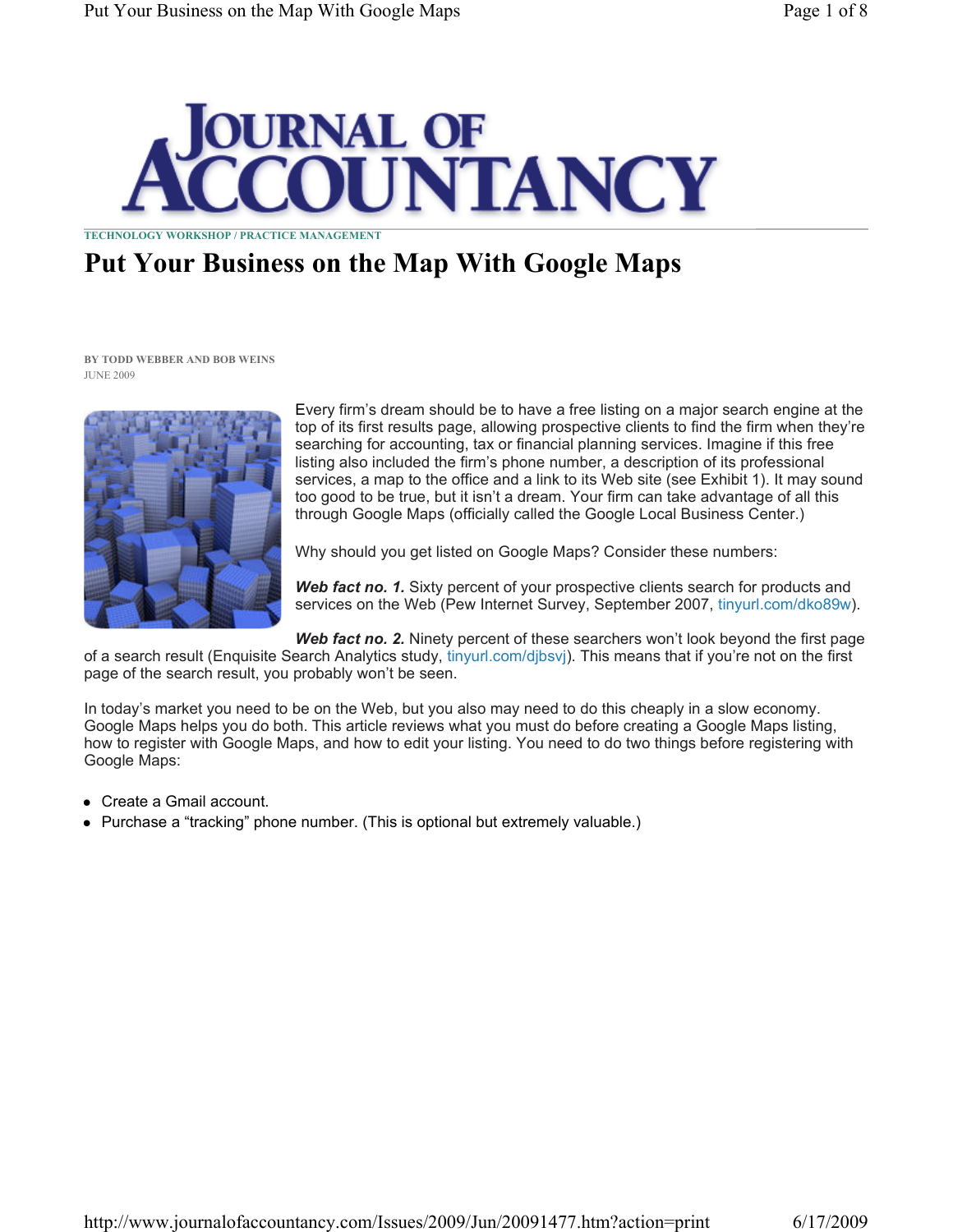

# CREATE A GMAIL ACCOUNT

To create a Gmail account, go to www.gmail.com and click on "Create an account." Follow the instructions.

(**Note:** When you register for a Gmail account, the confirmation page will display a link, "Show me my account." Click this link to log in to your new account.)

**Forwarding Gmail.** To make life easier, you can set up Gmail to automatically forward messages to your office email. To forward Gmail:

- 1. Log in to your Gmail account.
- 2. Click on "Settings" in the top navigation bar, then select the "Forwarding and POP/IMAP" option.
- 3. In the "Forwarding" section of the new screen, click on the "Forward a copy of incoming mail to" button and type the e-mail address to which you want your Gmail forwarded. (Tip: Leave the default on "keep Gmail's copy in the Inbox." Google has lots of space—more than 7 gigabytes per user and growing—so there's no need to delete your e-mail history.)
- 4. Click "Save Changes."

#### PURCHASE A "TRACKING" PHONE NUMBER

A "tracking" phone number is a separate telephone number that forwards to your main business line but tracks and optionally can record each call. Using tracking numbers allows you to see how many calls your listing is generating. Use a tracking phone number as your main number in your Google Maps registration. The tracking number won't interfere with or require reprogramming your current phone system.

Tracking numbers cost \$20 to \$70 per month depending upon the depth of reporting you select. To choose a vendor, do an online search and make your selection based upon who has the easiest-to-read reports and who can provide a tracking number with the same area code and local exchange as your main business line.

## REGISTERING WITH GOOGLE MAPS

Step 1: Go to www.google.com/local/add

Log in using the information for the Gmail account you just created.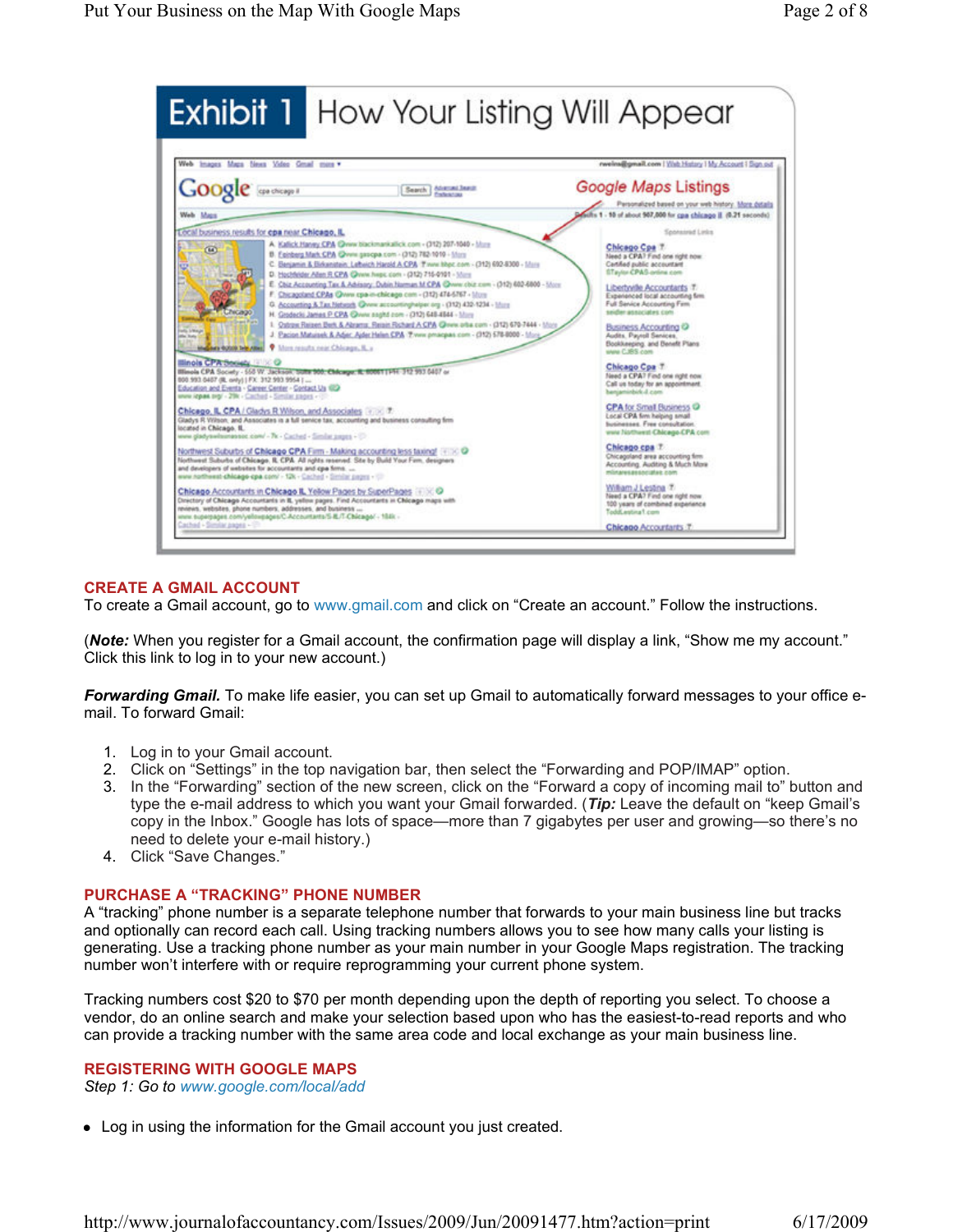Click on the "Add new business" button (see Exhibit 2).



Step 2: Enter your firm's profile on the basic information page

- Main phone. Insert your new tracking phone number (see Exhibit 3).
- Additional phone numbers. Click on "Add more phone numbers" to list all alternate telephone numbers (fax, cell phone, etc.) you want prospective clients to use.
- **E-mail address.** List the primary e-mail address where prospective clients can contact you.
- Web site. Include your firm's Web address to link your Maps listing to your Web site.
- Description. This text field is important because it is what your prospective clients will see when your listing appears. Focus the "Description" on the services you want to promote, such as higher margin services. For example: "Small business specialists in tax, financial services, accounting, auditing and consulting. Our clients rely upon us for financial guidance. We are committed to meeting your needs on time and at a reasonable cost."
- Fix incorrect marker location. Make sure the map shows your correct location. Google sometimes gets the wrong address. If this occurs, click on "Fix incorrect marker location" and drag the marker to the correct location on the map, then select "Save Changes." After reviewing your basic information, click on "Next."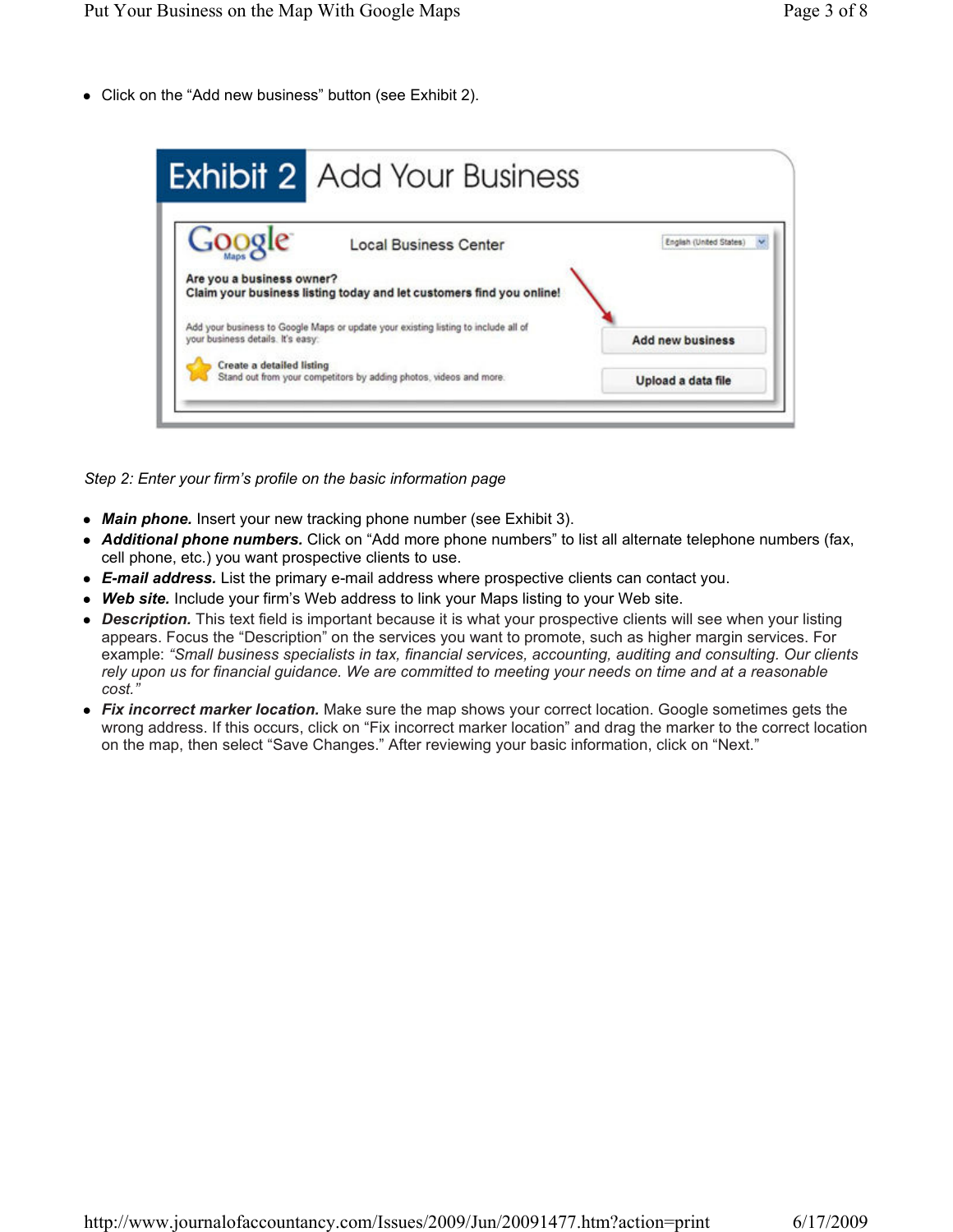|                                 | Google Local Business Center                                                                                                                                                                |               |  | McBrideCPA@gmail.com   Settings   Help   Sign out   English (United Statis)                                                                      |
|---------------------------------|---------------------------------------------------------------------------------------------------------------------------------------------------------------------------------------------|---------------|--|--------------------------------------------------------------------------------------------------------------------------------------------------|
| <b>Easic Information</b>        |                                                                                                                                                                                             |               |  | McBride, Manley and                                                                                                                              |
| verification via mail or phone. | Please note that changing your address or business name will require additional                                                                                                             |               |  | <b>Miller CPAs</b><br>(586) 838-2228<br>30100 Twenty Three Mile Rd.<br>http://www.mcbndecpa.com<br>Chesterfield MI 48047<br><b>United States</b> |
| Country.                        | <b>United States</b>                                                                                                                                                                        |               |  |                                                                                                                                                  |
| Company/Organization:           | <b>UcBride, Marley and Miller CPAs</b>                                                                                                                                                      |               |  | 匝<br>adam/<br>2                                                                                                                                  |
| Street Address:                 | 30100 Twenty Three Mile Rd.                                                                                                                                                                 |               |  | Ŧ<br>DE Me Rd<br>23 Mile Rd                                                                                                                      |
| CINTOWN:                        | Chesterfeld                                                                                                                                                                                 |               |  |                                                                                                                                                  |
| State:                          | Michigan                                                                                                                                                                                    |               |  |                                                                                                                                                  |
| ZIP: [9]                        | 48047                                                                                                                                                                                       |               |  |                                                                                                                                                  |
|                                 |                                                                                                                                                                                             |               |  | 02009 Google - Map data 02009 Tele Atlas - Talms of Use                                                                                          |
| Main phone:                     | (586) 838-2228                                                                                                                                                                              |               |  | Fix incorrect marker location                                                                                                                    |
|                                 | Environ (650) 535-4500                                                                                                                                                                      |               |  |                                                                                                                                                  |
|                                 | Abernate phone<br>(310) 765-4730                                                                                                                                                            | Mobile phone: |  |                                                                                                                                                  |
|                                 | Fax<br>(586) 598-4603                                                                                                                                                                       | TTY/TDD:      |  |                                                                                                                                                  |
| Email address:                  | McBrideCPA@comcast.net                                                                                                                                                                      |               |  |                                                                                                                                                  |
|                                 | Exemple: Hyrtamis@exemple.com                                                                                                                                                               |               |  |                                                                                                                                                  |
| Website:                        | http://www.mcbridecpa.com                                                                                                                                                                   |               |  |                                                                                                                                                  |
| Description:                    | Example, Ritg. Jewer anample bort<br>Small business specialists in fax, financial,<br>accounting, auditing and consulting. Our client's<br>rely on us for financial guidance. Heeting their |               |  |                                                                                                                                                  |

Step 3: Categories, business hours, photos and additional details

Categories. On the following page you must complete the "Categories" section (see Exhibit 4). Google refers to your categories to determine if your firm's listing should appear. If you list "Tax and Estate Planning" as one of your categories, your firm might appear when a person searches for "tax planning," "estate planning" and similar services in your community. You can only list up to five categories, so focus on services your firm wants to promote.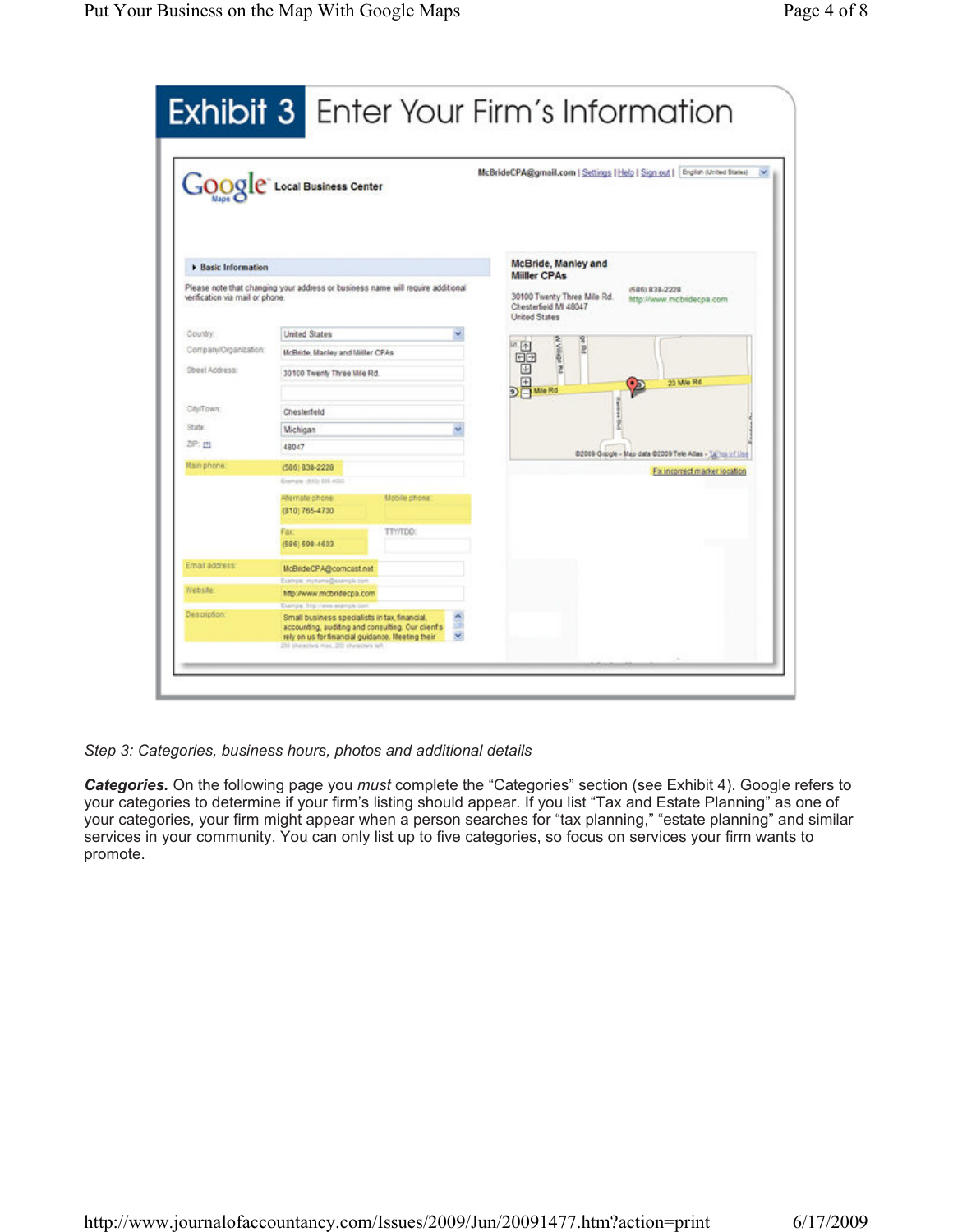

**Photos.** You can add as many as 10 images to your listing. Each image must be smaller than 1 megabyte and must be a JPG, GIF, PNG, TIFF or BMP. It is suggested that you upload your firm's logo and, for smaller firms, a professionally shot staff photo. This creates a professional appearance and allows prospective customers to see the faces behind your firm's name. Larger firms should consider a photo collage portraying the services offered.

Additional details. List each service and firm attribute you want to promote (see Exhibit 5). Unlike the categories, you aren't restricted to five. Remember to focus on attributes that distinguish your firm (multilingual, free initial consultation, etc.) and prioritize the list according to profitability and growth potential. When you've completed this screen, click on "Submit," and you're almost done.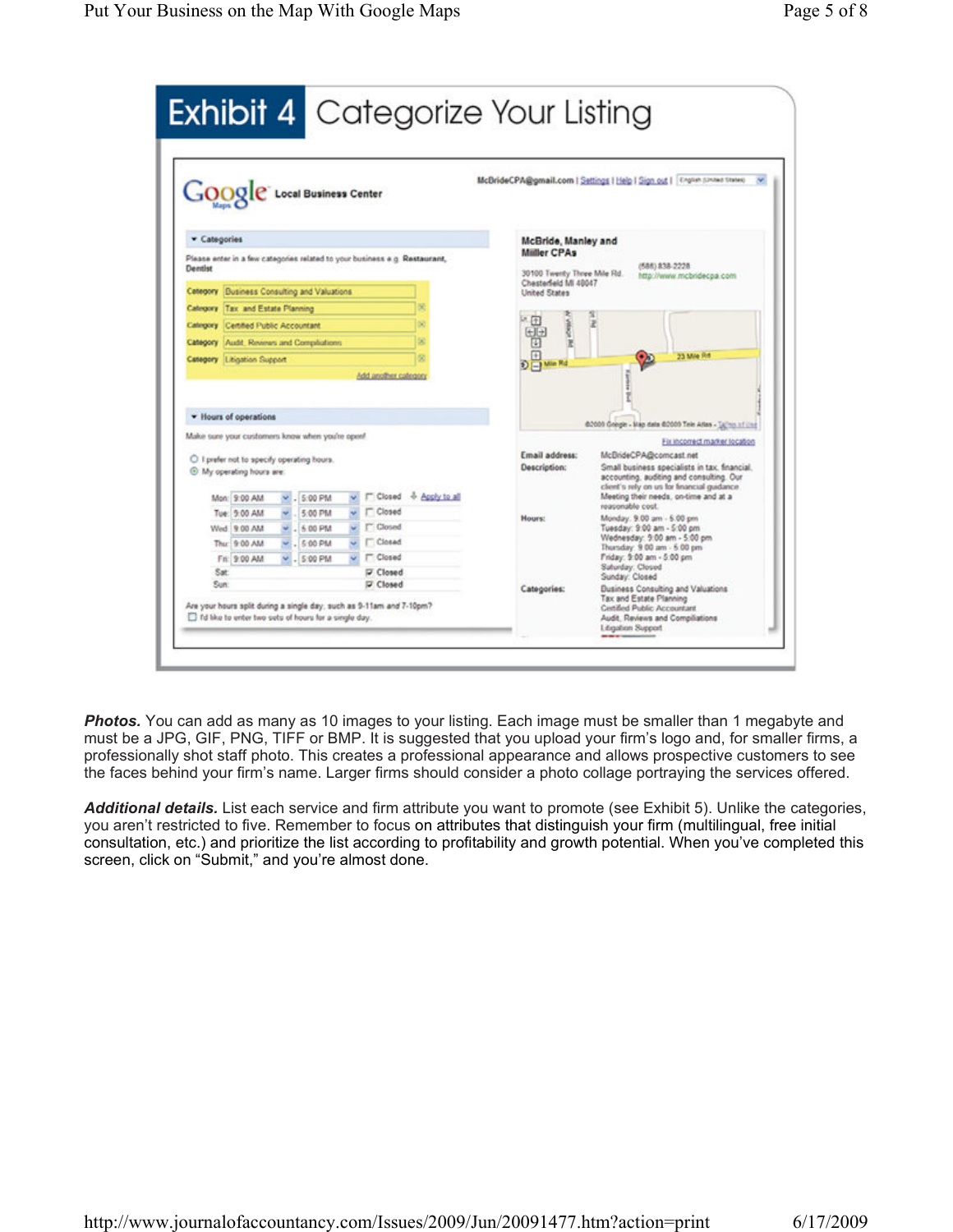| <b>v</b> Additional Details                                                                                                                                                    |             |
|--------------------------------------------------------------------------------------------------------------------------------------------------------------------------------|-------------|
| Please enter in any other details you want customers to know about your<br>business, for example:<br>Parking available : Yes.<br>Brands carried : Sony, Panasonic and Toshiba. |             |
| Free Initial Consultation                                                                                                                                                      | œ           |
| Business & Personal Tax Planning                                                                                                                                               | 図           |
| Tax Preparation                                                                                                                                                                | 闵           |
| <b>IRS Representation</b>                                                                                                                                                      | 50          |
| Estate & Trust Tax Preparation                                                                                                                                                 | ×           |
| siness Audit, Review & Compiliation                                                                                                                                            | 60          |
| <b>Business Succession Planning</b>                                                                                                                                            | 図           |
| Municipal Audit & Consulting                                                                                                                                                   | 60          |
| Management Advisory Services                                                                                                                                                   | ×           |
| Business Valuations                                                                                                                                                            | 図           |
| Mergers & Acquisitions                                                                                                                                                         | x           |
| 3oftware Selection & Implementation :                                                                                                                                          | 闵           |
| Book Services & Training                                                                                                                                                       | ß0          |
|                                                                                                                                                                                | Add another |

Step 4: Validate your Google Maps listing

To prevent bogus business listings, Google won't post your listing until it has been validated. You can validate your listing by phone or mail (see Exhibit 6). Phone validation is recommended because it only takes a few minutes compared with mail validation, which takes two to three weeks.

If you validate by phone, a four-digit PIN will appear on your screen. Google will then place an automated call to the main phone number listed in your registration. When you receive this call, enter the PIN to verify your registration. You are done.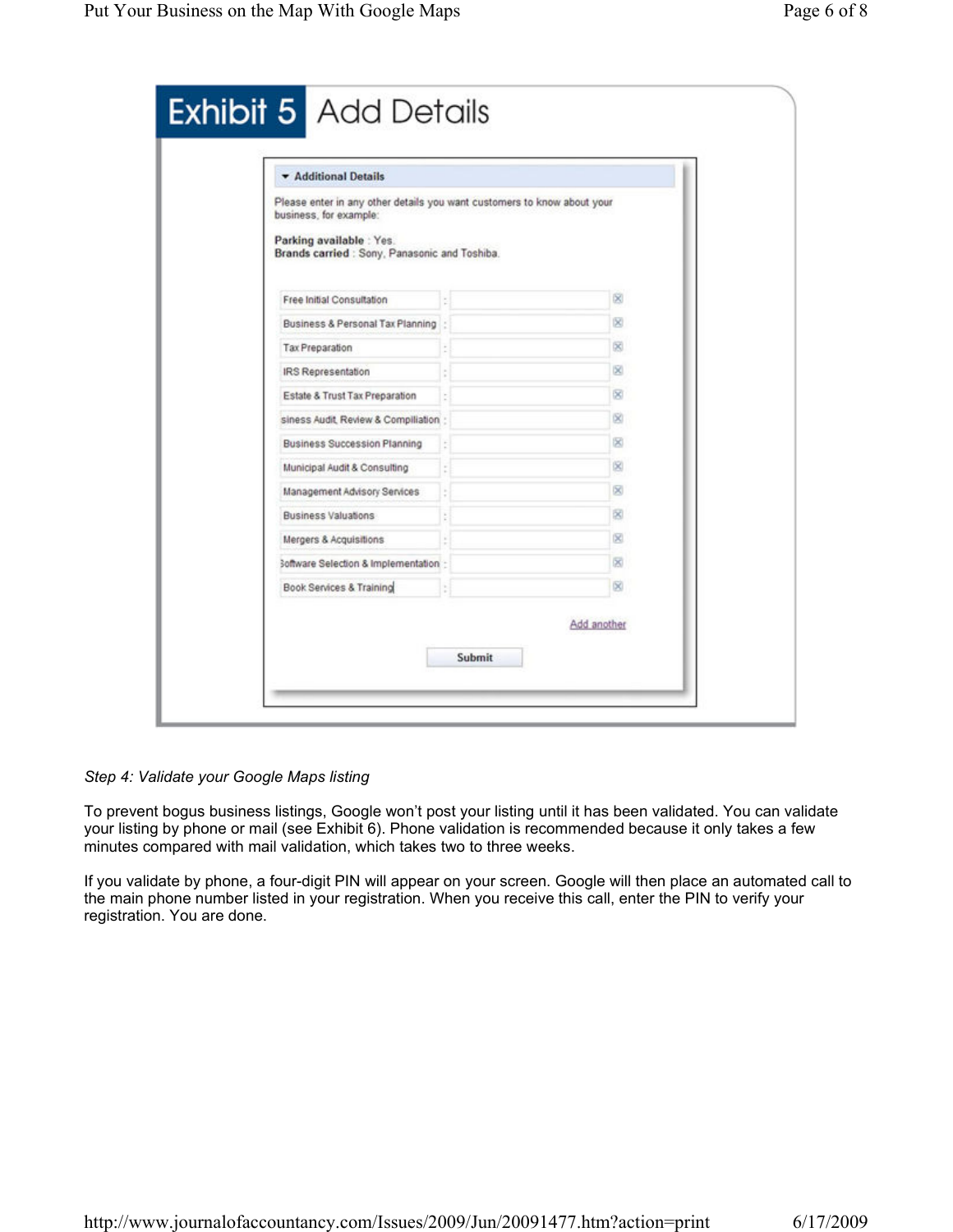| <b>GOOGIC</b> Local Business Center                                                                                                                                                                                                                                                                                                                                                                                                                                                                                                                                                    | McBrideCPA@gmail.com   Settings   Help   Sign out   Region (2nited States)                                                                                                                                                                                                                                                                                                                                                                                                                                                                                                                                                                                 |
|----------------------------------------------------------------------------------------------------------------------------------------------------------------------------------------------------------------------------------------------------------------------------------------------------------------------------------------------------------------------------------------------------------------------------------------------------------------------------------------------------------------------------------------------------------------------------------------|------------------------------------------------------------------------------------------------------------------------------------------------------------------------------------------------------------------------------------------------------------------------------------------------------------------------------------------------------------------------------------------------------------------------------------------------------------------------------------------------------------------------------------------------------------------------------------------------------------------------------------------------------------|
| How would you like to validate your listing?<br>For your protection, we need to verify the information you've just given us. This can be done in<br>one che ways:<br>By phone<br>We'll call you at this phone number (586) 838-2228<br>By postcard (2.3 weeks)<br>We'll send you a postcard in the mail to this address-<br>NoBride, Nanley and Miiller CFAs<br>30100 Twenty Three Mile Rd.<br>Chesterfield NI 48047<br>United States<br>If necessary, you may specify another recipient or enter a<br>mailstop/mailbox number below. This information won't appear on<br>Google Maps. | McBride, Manley and<br><b>Miller CPAs</b><br>(586) 838-2228<br>30100 Twenty Three Mile Rd.<br>http://www.mcbridecpa.com<br>Chesterfield MI 48047<br><b>United States</b><br>Ť<br>He (29)<br><b>Coogle</b><br><b>Stay meta 02009 Tele Atlan - Selms of line</b>                                                                                                                                                                                                                                                                                                                                                                                             |
| Richard Miller<br>Coroutname<br>By clicking Finish." you're authorizing Google to create or update your business listing for use in<br>Google Maps or other Google services. You are also affirming that you have the right to create this<br>listing and that you have read and agree to Google's terms of senior. There is currently no charge<br>for creating or displaying listings. If this is a new listing or has a new address, you must verily the<br>address via regular mail or telephone before the listing is activated. See next page for instructions.<br>Finish        | Email address:<br>McBrideCPA@comcast.net<br>Description:<br>Small business specialists in tax. financial.<br>accounting, auditing and consulting. Our<br>client's rely on us for financial guidance.<br>Meeting their needs, on-time and at a<br>teasonable cost<br>Monday: 8:30 am - 5:00 pm<br><b>Hours:</b><br>Tuesday: 8:30 am - 5:00 pm<br>Wednesday, 8:30 am - 5:00 pm.<br>Thursday: 8:30 am - 5:00 pm<br>Friday: 8:30 am - 5:00 pm<br>Saturday: Closed<br>Sunday: Closed<br><b>Categories:</b><br>Business Consulting and Valuations Audit.<br>Reviews and Compilations Certified Public<br>Accountant Libgation Support Tax and<br>Estate Planning |

# EDITING YOUR GOOGLE MAPS LISTING

You can edit your listing to add/change photos, services, business hours, etc. (You can even add a coupon.) To do this, go to the Google Local Business Center at www.google.com/local/add. Log in using your Gmail address and password. Click on "Edit" and make your changes.

### MAP LISTINGS ON OTHER SEARCH ENGINES

Yahoo, MSN and other leading search engines offer similar free business listing services. We recommend starting with Google Maps because Google controls more than 70% of North American searches. After you're a Google Maps expert, expand your horizons to Yahoo and MSN (they are No. 2 and No. 3 in North American searches). The registration links for Yahoo and MSN, respectively, are tinyurl.com/4s9pq3 and tinyurl.com/6h6c95.

Todd Webber, J.D., is the founder and president, and Bob Weins, CPA, J.D., is the operations manager, both of LocalBizNOW, a local search marketing company based in Birmingham, Mich. Their e-mail addresses, respectively, are todd@localbiznow.com and rweins@localbiznow.com.